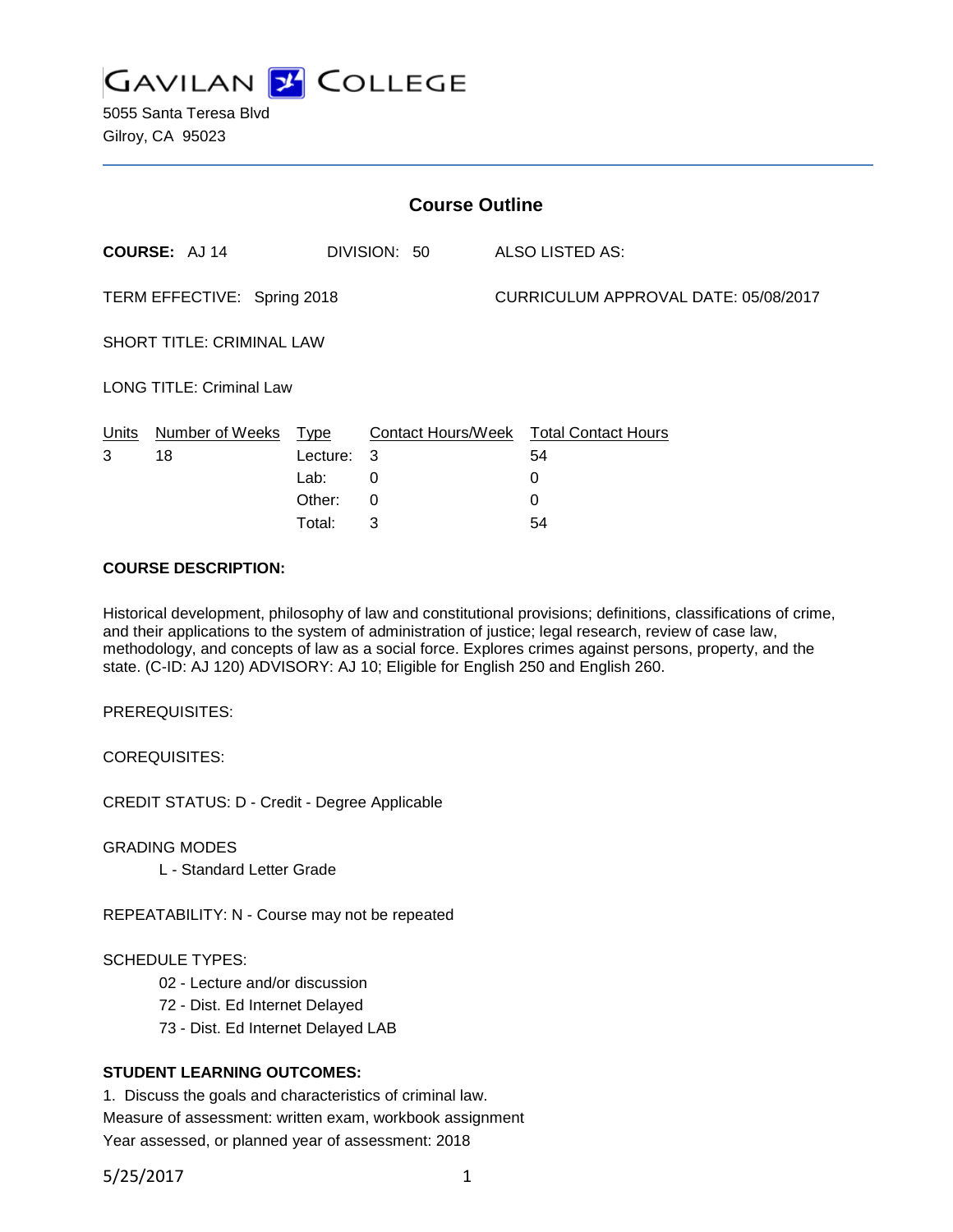Semester: Spring 2. Explain the adversary system and sources of criminal law. Measure of assessment: written exam, workbook assignment Year assessed, or planned year of assessment: 2018 Semester: Spring 3. Discuss the philosophical and historical evolution of criminal law, noting the role of the judiciary in its development. Measure of assessment: written exam, workbook assignment Year assessed, or planned year of assessment: 2018 Semester: Spring 4. Explain the basic terminology, definitions, and theories of criminal law. Measure of assessment: written exam, workbook assignment Year assessed, or planned year of assessment: 2018 Semester: Spring 5. Identify elements of offenses against the person, property, morals, and public welfare. Measure of assessment: written exam, workbook assignment, paper Year assessed, or planned year of assessment: 2018 Semester: Spring 6. Classify crimes according to severity. Measure of assessment: written exam, workbook assignment, paper Year assessed, or planned year of assessment: 2018 Semester: Spring 7. Explain the concept of lesser included offenses. Measure of assessment: written exam, workbook assignment Year assessed, or planned year of assessment: 2018 Semester: Spring 8. Explain capacity to commit crime, causation, and culpability. Measure of assessment: written exam, workbook assignment Year assessed, or planned year of assessment: 2018 Semester: Spring 9. Critically analyze various components of our system of criminal law. Measure of assessment: written exam, workbook assignment, case study, paper Year assessed, or planned year of assessment: 2018 Semester: Spring 10. Explain and discuss criminal defenses, legal justifications, and burdens of proof. Measure of assessment: written exam, workbook assignment, case study, paper Year assessed, or planned year of assessment: 2018 Semester: Spring

## **CONTENT, STUDENT PERFORMANCE OBJECTIVES, OUT-OF-CLASS ASSIGNMENTS**

Curriculum Approval Date: 05/08/2017

3 Hours

CONTENT: SCOPE AND SOURCE OF CRIMINAL LAW.

Origin and development of criminal law. Sources of criminal law. The purpose and nature of criminal law. Concepts of Stare Decisis. Classification of laws. Statute of limitation. Case citations and appeals. Attorney General opinions. Police power of the state. The concept of preemption. Ex Post Facto laws. Distinction between crimes and torts. Definition of terms. Venue and jurisdiction.

STUDENT PERFORMANCE OBJECTIVES (SPO): Explain what occurred during the Westminster Period in English courts which has an effect on today's courts. Describe how the concepts of English common law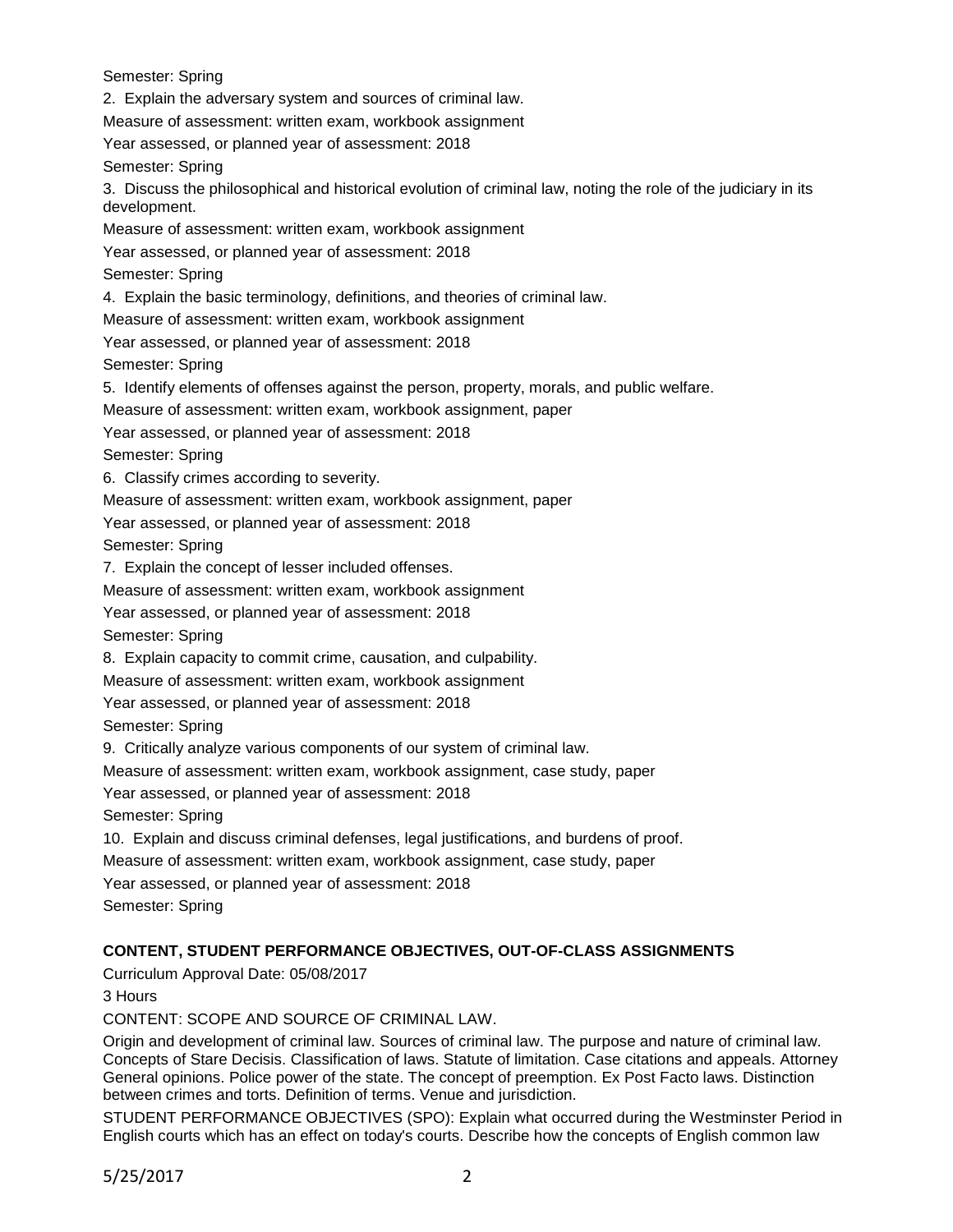were first adopted in America. Define the term "common law" and discuss its impact in criminal cases. Diagram the three sources of law and explain how they are interrelated. Describe the fundamentals of the adversarial system. Discuss the goals and characteristics of criminal law. Identify the classification of laws. Describe the statute of limitation. Define and give an example of "police power" of the state. Define an ex post facto law and discuss its legal effect. Explain the difference between a crime and a tort. Explain the difference between a mala in se and a mala prohibita crime. Define and give an example of a crime considered crimen falsi. Explain what is meant by venue and jurisdiction as they apply to the court. Identify the proper courts for the prosecution of crimes.

## 3 Hours

CONTENT: CLASSIFICATION OF CRIMES AND PENALTIES. Quiz.

Language of criminal statutes. Vague and indefinite statutes. Construction of penal statutes. Conflict between statutes. Penal code terms defined. Felonies, misdemeanors, and infractions defined. Punishment for offenses not otherwise prescribed. Initiative measures. Major Proposition 8 and 115 changes. Prior conviction - penalty enhancement.

SPO: Identify the elements of a crime. List what two things must exist relative to statue law in order for an act or omission to be a crime. Discuss the language requirements in our criminal statutes and the legal effect of vague or indefinite statutes. Identify the difference between felonies, misdemeanors, and infractions. List the major changes brought about by passage of Propositions 8 and 115. Explain what is meant by "lesser and included offense."

### 3 Hours

### CONTENT: THE ELEMENTS OF CRIME AND CORPUS DELICTI. Quiz.

Corpus delicti. The criminal act. Multiple offenses - punishment. Proximate cause. Criminal intent - how manifested. Types of intent. How intent is proved. Intent in negligence cases. Motive and intent distinguished. Intoxication as affecting intent. Diminished capacity.

SPO: Discuss the prosecution's responsibility relative to the corpus delicti in obtaining a conviction for any crime. Define a criminal act. Identify all crimes associated with a criminal act in order to build a criminal case. Define "intent" and describe the types of intent which must exist to constitute a crime. Give an example of a crime which involves each of the types of intent. Distinguish between motive and intent.

# 3 Hours

CONTENT: CAPACITY TO COMMIT CRIME - INSANITY DEFENSE. Quiz.

Persons capable of committing crime. Children under age fourteen. Mentally incapacitated. Ignorance or mistake of fact. Unconsciousness of act. Accident and misfortune. Crimes committed under threats. Insanity as a defense.

SPO: Define and provide examples of who is capable or incapable of committing a crime based on the statutes. List the exceptions to the rule that all persons are capable of committing crimes. Define and give an example of a case involving a "mistake of fact." State the defenses to crime which fall under the category of lack of capacity. Discuss the legal aspects of crimes committed under threats and coercion. Explain capacity to commit crime, causation, and culpability.

#### 3 Hours

CONTENT: PARTIES TO CRIME. Quiz.

Principles of shared liability. Principles defined. Penal code provisions. Aid and abet defined. Co-principles equally guilty. Accessory defined. Accomplice defined. Feigned accomplice.

SPO: Describe how the definition of "principle" applies to felonies and to misdemeanors. List the elements that constitute the crime of accessory and analyze how an accessory differs from a principal. Explain the difference between aid and abet. Define the parties to a crime and explain their roles. Define corroboration.

## 3 Hours

CONTENT: ATTEMPTS - SOLICITATION - OBSTRUCTING JUSTICE - CONSPIRACY. Quiz.

Attempt defined. Abandonment of attempt. Possibility of completion. Solicitation to commit crime. Obstructing justice - compounding crimes. Perjury. Subornation of perjury. Bribery. Other bribery statutes. Falsification crimes. Conspiracy. Overt act in conspiracy. Agreement necessary in conspiracy. Abandonment of conspiracy. Criminal liability in conspiracy.

SPO: Describe at what point abandonment of an attempt is a defense to the crime. Define the following terms and categorize crimes that fall under them - attempts, solicitation, obstructing justice, and conspiracy. Explain how bribery of a witness differs from subornation of perjury.

3 Hours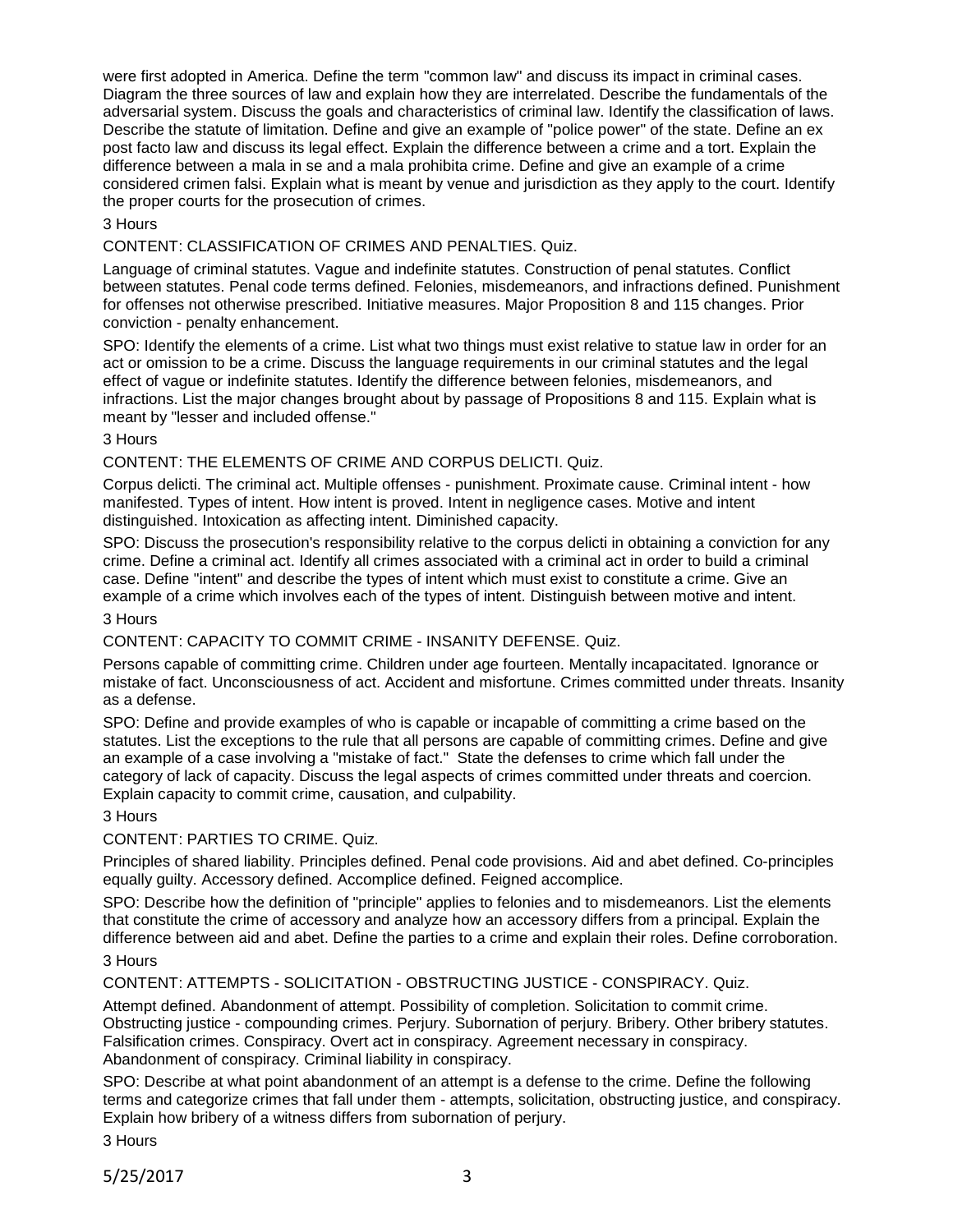# CONTENT: LAWS OF ARREST. Quiz.

Arrest defined. Encounters and detentions. Peace officer defined. Peace officer status primary duty. Arrests by peace officers without warrant. Duty following arrest. Private person arrests. Misdemeanor citations. Probable cause to arrest. Entrapment. Accomplishing the arrest. Resisting arrest. The Miranda admonishment. Arrest pursuant to warrant. Escape, pursuit, and retaking. Posse comitatus. Threatened offenses. Diplomatic immunity. Arrested person's rights. Law enforcement and civil liability.

SPO: State three typical defenses to a civil action for false arrest. Define "arrest." Describe who can make arrests and how they are done. Define probable cause to arrest. Name the four "elements" of the Miranda decision warning and discuss when it should be given. Name three instances where a peace officer may make an arrest without a warrant. Explain an arrested person's rights.

## 3 Hours

CONTENT: OFFENSES AGAINST THE PUBLIC PEACE. Midterm.

Disturbing the peace. Unlawful assembly. Failure to disperse. Rout and riot defined. Inciting a riot. Lynching - prisoner rescue. Disturbing public and religious meetings - hate crimes. Trespassing. Forcible entry and detainer. School disturbance laws. Disorderly conduct. Public security and safety.

SPO: Identify and define crimes relating to disturbing the peace. List the elements of "failure to disperse." Describe the difference between rout and riot. Define what constitutes a public place and a place open to the public. Discuss to what extent a meeting must be disrupted to constitute a violation of disorderly conduct.

### 3 Hours

### CONTENT: DANGEROUS WEAPONS CONTROL LAWS. Quiz.

Seizure of weapons at domestic violence scene. Destructive devices, explosives and WMD. Less-lethal weapons. Weapons and devices other than firearms. Knives and similar weapons. Firearms.

SPO: Identify what an illegal weapon is and explain the applicable statute. Explain the legal definition of a concealable firearm. Name the type of intent necessary, including any exceptions, to violate the provisions of the Deadly Weapons Control Law. State when a person is said to be "in possession" of an illegal weapon.

#### 3 Hours

## CONTENT: TYPES OF ASSAULT. Quiz.

Simple assault. Battery. Exhibiting deadly weapon. Assault with a deadly weapon. Assault with caustic chemicals. Poisoning food-drink-water-medicine. Throwing objects or shooting at vehicles-dwellings-aircraft. Assault with intent to commit certain felonies. Administering stupefying drugs. Train wrecking. Mayhem. Abandonment of assault. Assaults - justification and excuse. Domestic violence. Victims of violent crime statute.

SPO: List the three elements of simple assault. Define battery and discuss the difference between simple assault and battery. Name the elements of assault with caustic chemicals. Define mayhem. Discuss the current requirements for advising victims of violent crimes of their rights. Identify the different types of nonsexual assault. State the current police requirements for advising victims of violent crimes of their rights under Government Code 13968(c).

#### 3 Hours

## CONTENT: HOMICIDES. Quiz.

Homicide defined. Murder defined. Degrees of murder. Penalty for murder. Proximate cause - felony murder rule. Manslaughter. Voluntary manslaughter. Involuntary manslaughter. Vehicle manslaughter. Excusable homicide. Justifiable homicide by public officers. Justifiable homicide by any person. Capital crimes.

SPO: Define the term "homicide." Explain the definition of murder. Explain the difference between express and implied malice. State the four circumstances under which a homicide by a private person is justifiable under PC 197. Define manslaughter and list the three kinds described in PC 192. Name the three circumstances a homicide by a public officer is justified under PC 196. Define "proximate cause" and describe its importance in a homicide case. Describe the various types of death by criminal agency, including the exceptions.

#### 3 Hours

CONTENT: FALSE IMPRISONMENT - RESTRAINT CRIMES - KIDNAPPING - CHILD ABDUCTION - RAPE - UNLAWFUL SEXUAL INTERCOURSE. Quiz.

False imprisonment. Crimes of restraint. Kidnapping. Kidnapping for ransom - extortion - robbery - rape. Extortion by posing as kidnapper. Child abduction. Rape. Rape of spouse. Unlawful sexual intercourse.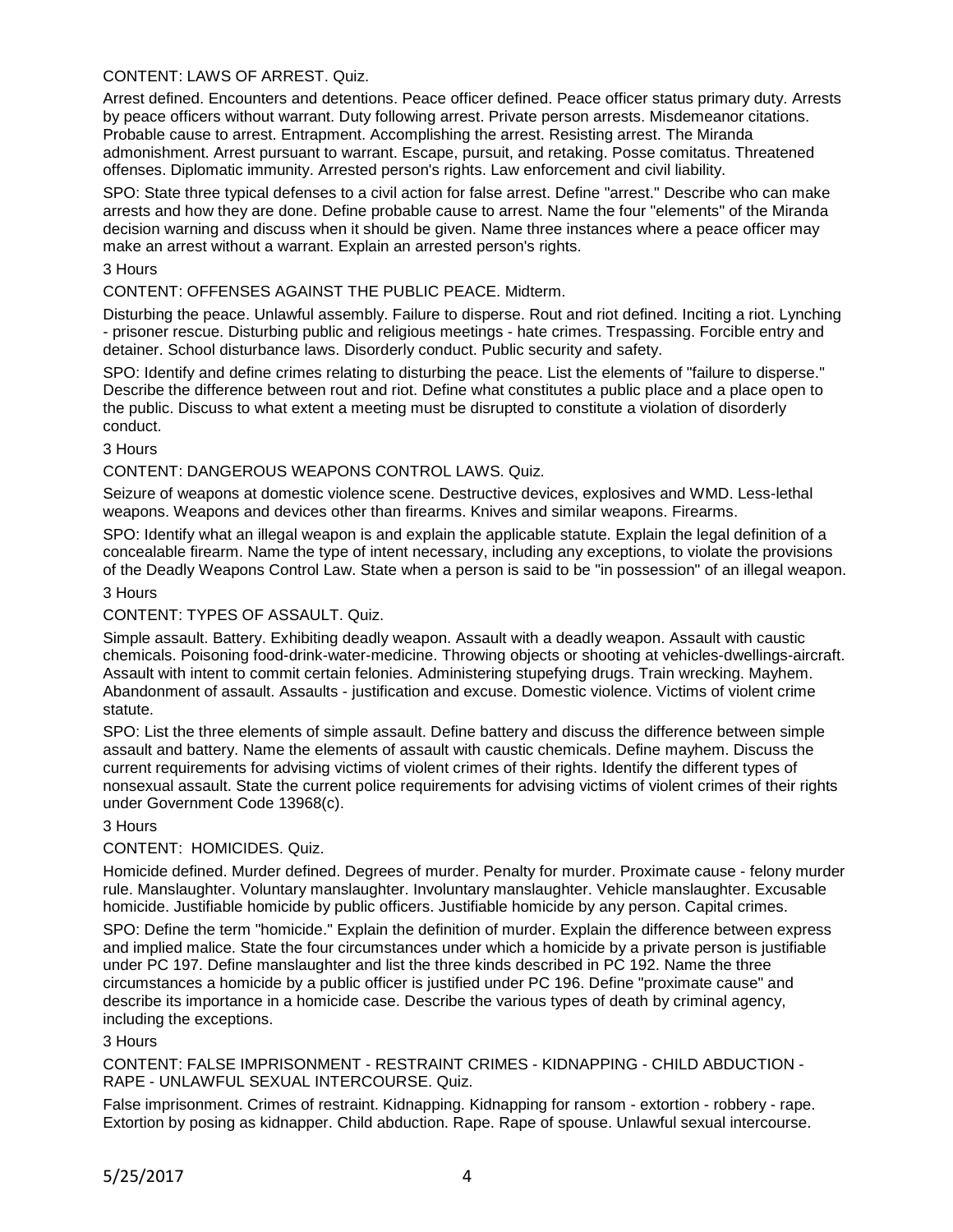SPO: Identify and explain the different types of crimes of restraint. Discuss if kidnapping requires general or specific intent. List the elements of child abduction. Explain the minimum restraint and confinement necessary to constitute false imprisonment. Define "constructive force" as it applies in rape cases. State the degree of force that is necessary to constitute "forcible rape."

## 3 Hours

## CONTENT: PUBLIC SAFETY AND MORALS. Quiz.

Sexually explicit material. Harmful matter - minors. Contributing to delinquency of minor. Crimes against children. Sodomy and oral copulation. Incest. Indecent exposure. Annoying or molesting children. Loitering near schools - public places. Sex offender registration.

SPO: Explain the legal definition of the word "obscene." Identify and describe the crimes relating to public safety and morals. Classify crimes by their seriousness. List by name any five of the several crimes, conviction of which requires the perpetrator to register as a sex offender.

#### 3 Hours

#### CONTENT: BURGLARY. Quiz.

Burglary defined. The act of entry in burglary. The intent in burglary. Structures subject to burglary. Degrees of burglary. Punishment for burglary. Burglary with explosives or acetylene torch. Possession of burglary tools - unauthorized keys - devices. Unlawful forced entry.

SPO: Explain the elements of burglary. List five types of structures, places, or vehicles which are not residences but which can be burglarized. Discuss the elements which differentiate first and second degree burglary. Identify the crimes of burglary. Explain the serious nature of these crimes.

3 Hours

### CONTENT: ROBBERY AND EXTORTION. Quiz.

Robbery defined. Elements of robbery. Ownership and value of property. Miscellaneous aspects - increased penalty. Punishment for robbery. Extortion defined. Consent - force - fear - threats. Threat of unlawful injury. Attempted extortion. Obtaining signature by threat. Sending threatening letters. Penalty for extortion.

SPO: Explain how armed robbery differs in its corpus delicti from extortion. Discuss the element of "consent" as it applies to extortion. Define the elements of robbery and discuss the following factors: asportation, immediate presence, and force or fear. Discuss the force or fear requisite to the crime of extortion. Discuss the meaning of "dangerous" or "deadly" weapon as it applies to robbery.

#### 6 Hours

CONTENT: THEFT AND EMBEZZLEMENT. Quiz. Review for final.

Theft defined. The act of taking in theft. The intent in theft. Analysis of types of theft. Theft in general. Theft by false pretenses. Theft by trick or device. Theft by embezzlement. Theft of access cards. Theft of lost property. Degrees of theft. Punishment for theft. Petty theft prior convictions. Separate multiple thefts. Receiving or concealing stolen property. Related thefts. Disposal of stolen property by officials. Defrauding an innkeeper. Articles with serial numbers removed, altered.

SPO: Define theft. Name the four basic elements of theft. Identify the crime of theft and the many ways it can be committed. Define the term embezzlement. Explain the elements of embezzlement. Discuss the three elements of receiving stolen property.

2 Hours

### **OUT OF CLASS ASSIGNMENTS:**

#### Required Outside Hours: 54

Assignment Description: OUT-OF-CLASS-ASSIGNMENT: Read appropriate textbook chapters and answer the student workbook study guide questions. Review notes. Study for quizzes/midterm/final.

#### Required Outside Hours: 27

Assignment Description: Work on case study paper - such as: Explain the responsibility of a principal who aids another in taking drugs as described in People v. Hopkins. Homework: Writing assignment 1 - such as - Discuss : According to the U.S. Supreme Court, the Eighth Amendment forbids executing murderers who are "mentally retarded." What is the test of retardation, and how does this differ from insanity? Homework: Writing assignment 2 - such as - Discuss: The California Supreme Court has ruled that even if an act of sexual intercourse begins con-sensually, it becomes rape at the point where one person withdraws consent and tells the other person to stop. What problems would investigation and prosecution of such cases involve?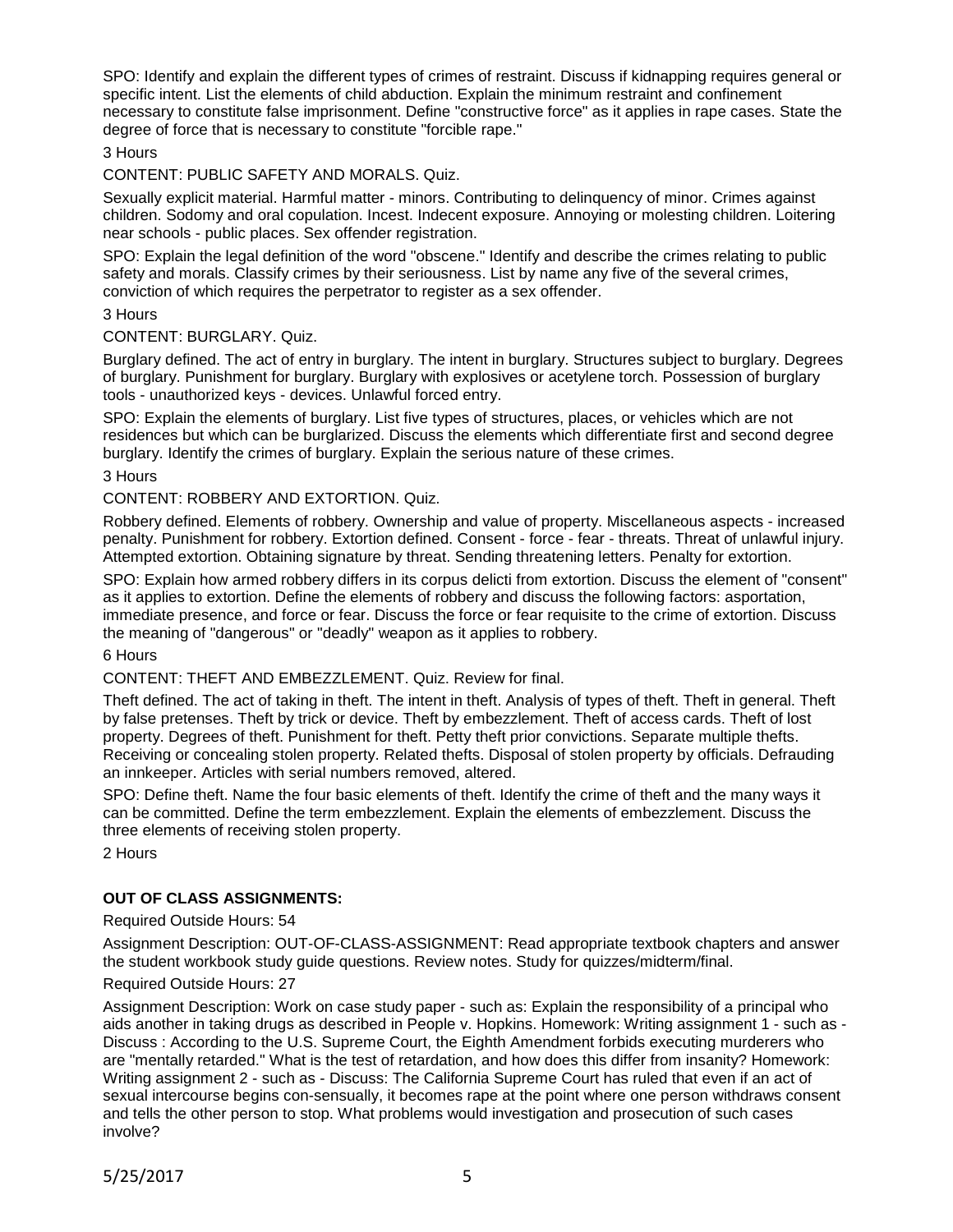### Required Outside Hours: 27

Assignment Description: Paper/project - such as: PBS presentation on American Porn - Based on your knowledge of the California Penal Code as it relates to the crimes of public safety and morals, define why or why not you believe that the production of pornographic entertainment violates the statute(s). List the elements of the statutes and locate and cite your sources. Discuss the issue of dramatic or real violence in the pornographic industry and decide whether or not you believe there is a relationship between violence in entertainment and criminal violence. You need to support your comments with documented sources.

## **METHODS OF INSTRUCTION:**

Lecture, discussion, multi-media presentations.

# **METHODS OF EVALUATION:**

Writing assignments Percent of total grade: 40.00 % Percent range of total grade: 20 % to 60 % Written Homework, Term or Other Papers Objective examinations Percent of total grade: 60.00 % Percent range of total grade: 60 % to 80 % Multiple Choice, True/False, Matching Items

## **REPRESENTATIVE TEXTBOOKS:**

Required Representative Textbooks

Derald D. Hunt and Devallis Rutledge. California Criminal Law Concepts. Pearson Learning Solutions,2016. Reading Level of Text, Grade: 12th Verified by: Verified by:MS Word

## **ARTICULATION and CERTIFICATE INFORMATION**

Associate Degree: CSU GE: IGETC: CSU TRANSFER: Transferable CSU, effective 198930 UC TRANSFER: Transferable UC, effective 198930

SUPPLEMENTAL DATA: Basic Skills: N Classification: Y Noncredit Category: Y Cooperative Education: Program Status: 1 Program Applicable Special Class Status: N CAN: AJ4 CAN Sequence: XXXXXXXX CSU Crosswalk Course Department: AJ CSU Crosswalk Course Number: 14 Prior to College Level: Y Non Credit Enhanced Funding: N Funding Agency Code: Y In-Service: N Occupational Course: C

5/25/2017 6